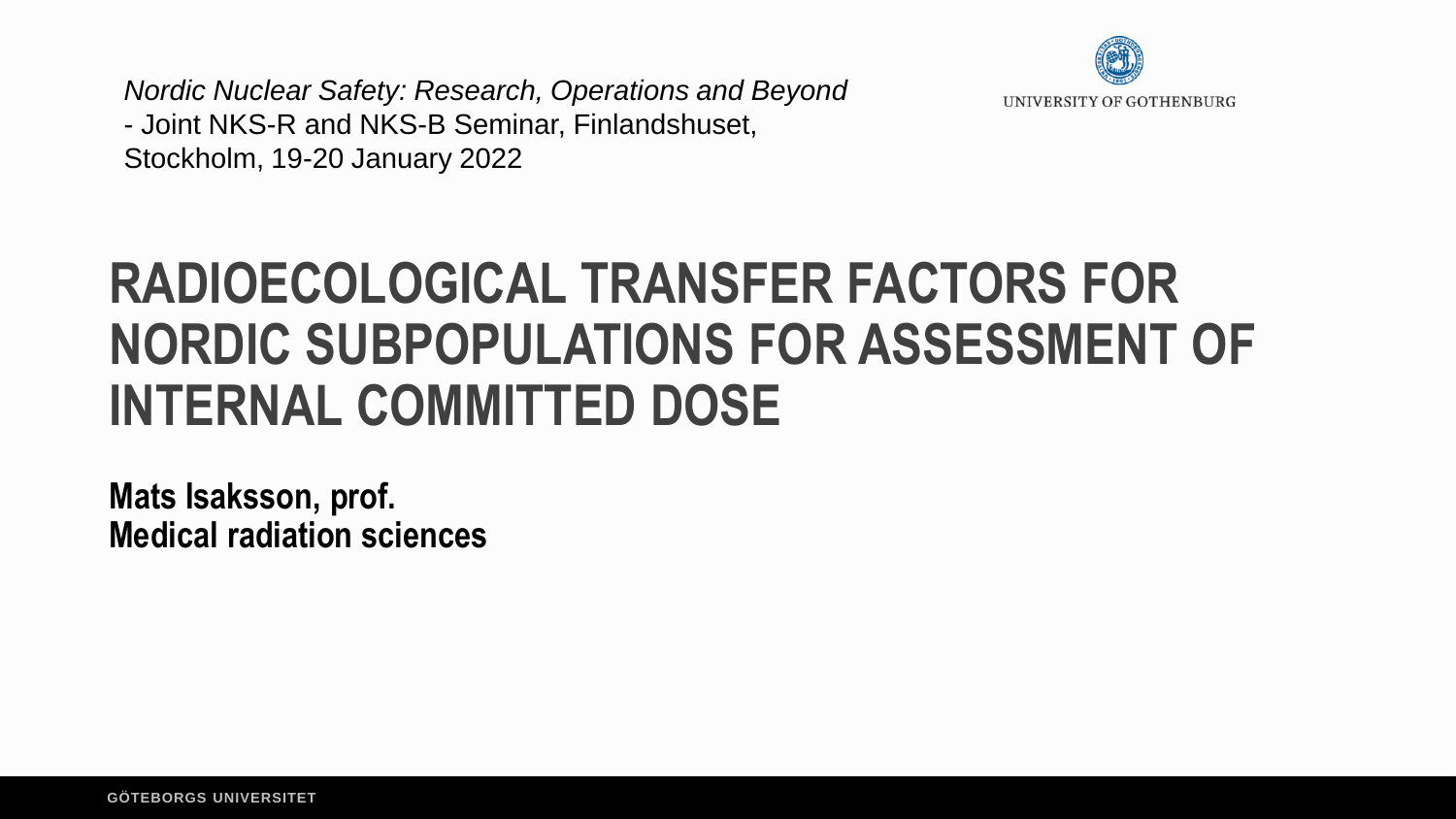## **NKS ECONORMS**

- Radioecological transfer factors for Nordic subpopulations for assessment of internal committed dose from atmospheric fallout of radiocaesium
	- Martin Hjellström<sup>1</sup>
	- $-$  Mats Isaksson<sup>1</sup>
	- Christopher L Rääf<sup>2</sup>
	- Lavrans Skuterud<sup>3</sup>
	- Håvard Thørring<sup>3</sup>
	- $-$  Tiina Torvela<sup>4</sup>
		- **<sup>1</sup>University of Gothenburg, Sweden; <sup>2</sup>Lund University, Sweden;** <sup>3</sup>Norwegian Radiation and Nuclear Safety Authority, Norway; <sup>4</sup>Radiation and Nuclear Safety Authority, Finland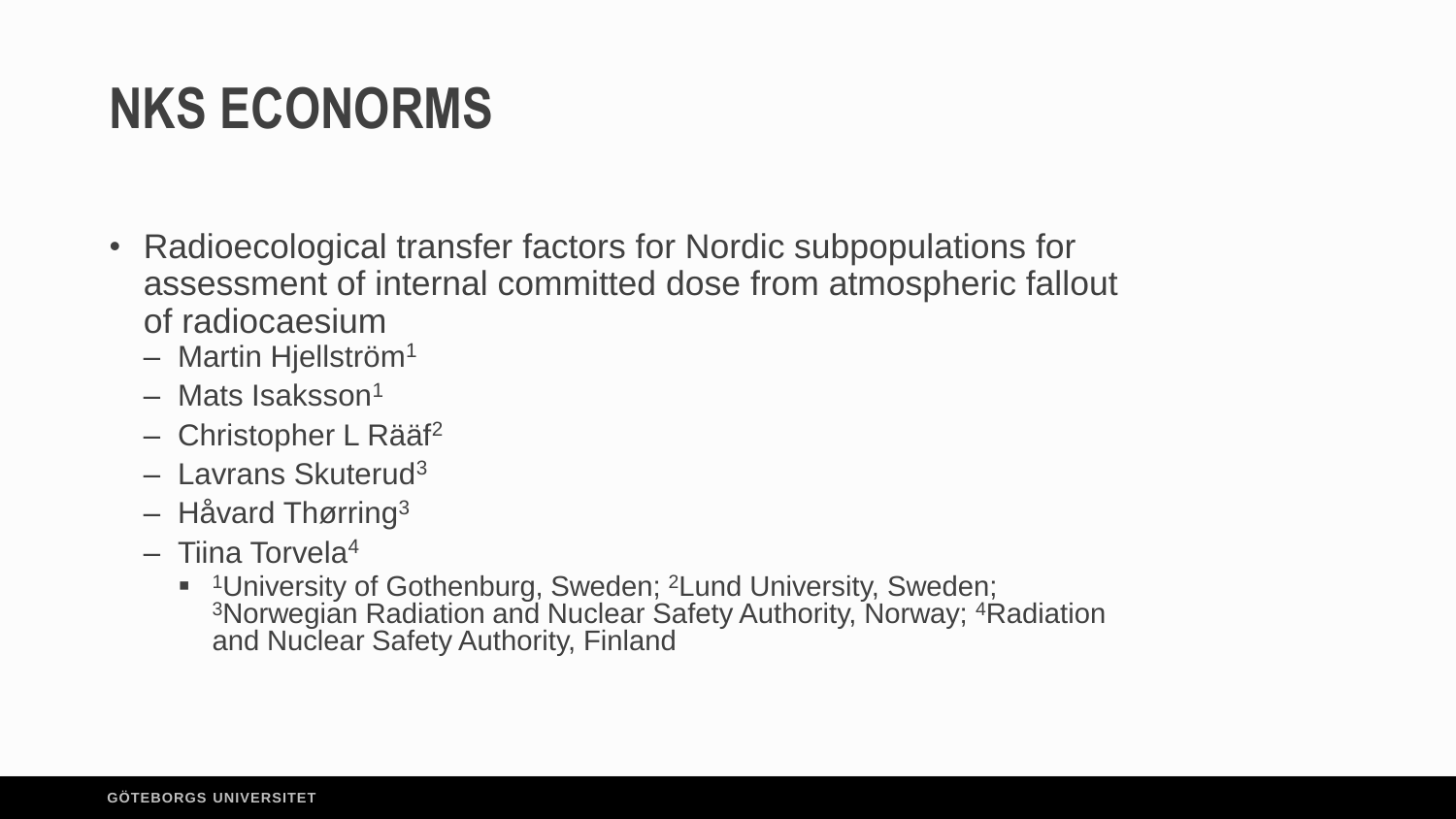## **Background 1**

- Measurements of whole body burden of radiocaesium have for a long time been performed in Finland, Norway and Sweden.
- These data have previously been used to estimate the effective dose (radiation dose) due to fallout from nuclear weapons testing, as well as from the Chernobyl accident, to the populations in the three countries.
- Based on work by Rääf et al., the internal radiation dose from <sup>134</sup>Cs and <sup>137</sup>Cs, which dominates the long-term dose after fallout, can be modelled by an empirical relation to the regional average of the deposition density (Bq/m<sup>2</sup>).



Rääf, C.L., Hubbard, L., Falk, R., Ågren, G., Vesanen, R., (2006). Ecological halftime and effective dose from Chernobyl debris and from nuclear weapons fallout of <sup>137</sup>Cs as measured in different Swedish populations. Health Phys. 90(5), 446-458.

Rääf, C.L., Hubbard, L., Falk, R., Ågren, G., Vesanen, R., (2006). Transfer of <sup>137</sup>Cs from Chernobyl debris and nuclear weapons fallout to different Swedish Populations. Sci. Total Environ. 367 (1), 324-340.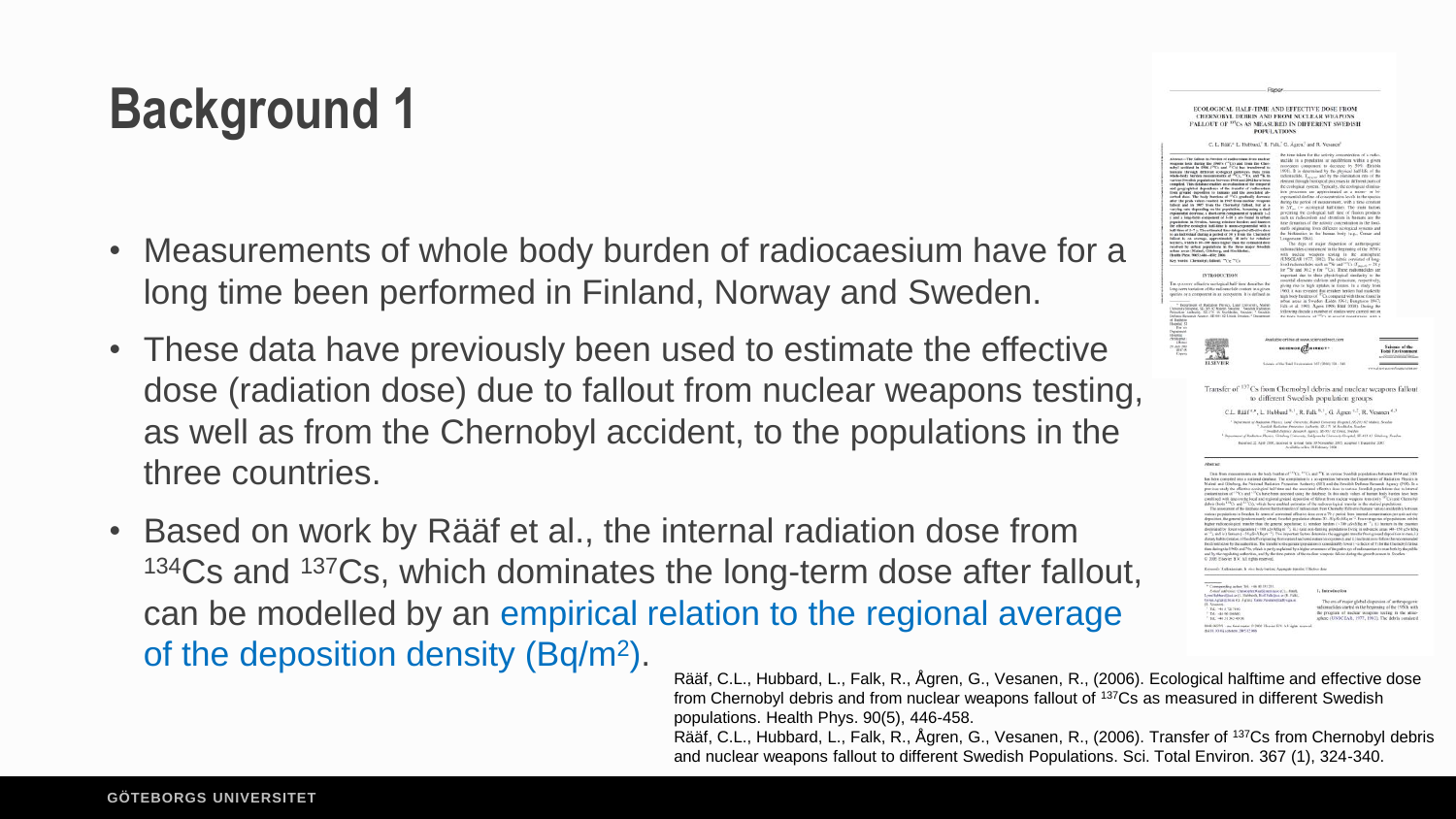## **Background 2**

• The *aggregated transfer function* (Bq/kg per Bq/m<sup>2</sup> ), could be derived for various sub-populations, such as reindeer herders and hunters, reflecting variations in dietary habits.

$$
\dot{E} = \chi \cdot A_{esd(county)} \cdot \left[ T_{ag(max)} \cdot \left[ \left( 1 - e^{-\frac{ln2}{t_1}(t-t_0)} \right) \cdot c_1 \cdot e^{-\frac{ln2}{t_2}(t-t_0)} + c_2 \cdot e^{-\frac{ln2}{t_3}(t-t_0)} \right] \right]
$$

• The model has recently been used in a scenario-based study by Isaksson et al. and was found to agree with empirical data from the Bryansk region in Russia.

> Isaksson, M., Tondel, M., Wålinder, R., Rääf, C. (2019). Modelling the effective dose to a population from fallout after a nuclear power plant accident—a scenario-based study with mitigating actions. PlosOne.; 14(4):e0215081. https://doi.org/10.1371/journal.pone.0215081



|                                                                                                                                                                                                                                      | RESERVED FAREFIELD                                                                                                                                                                                                                                                                                                                                                                                                                                                                  |
|--------------------------------------------------------------------------------------------------------------------------------------------------------------------------------------------------------------------------------------|-------------------------------------------------------------------------------------------------------------------------------------------------------------------------------------------------------------------------------------------------------------------------------------------------------------------------------------------------------------------------------------------------------------------------------------------------------------------------------------|
|                                                                                                                                                                                                                                      | Modelling the effective dose to a population                                                                                                                                                                                                                                                                                                                                                                                                                                        |
|                                                                                                                                                                                                                                      | from fallout after a nuclear power plant                                                                                                                                                                                                                                                                                                                                                                                                                                            |
|                                                                                                                                                                                                                                      | accident-A scenario-based study with                                                                                                                                                                                                                                                                                                                                                                                                                                                |
|                                                                                                                                                                                                                                      | mitigating actions                                                                                                                                                                                                                                                                                                                                                                                                                                                                  |
|                                                                                                                                                                                                                                      |                                                                                                                                                                                                                                                                                                                                                                                                                                                                                     |
|                                                                                                                                                                                                                                      | Mate Institute et n <sup>24</sup> - Martin Torolo <sup>634</sup> , Dobort Waldrates 1 <sup>034</sup> , Christmator 1030 <sup>64</sup>                                                                                                                                                                                                                                                                                                                                               |
|                                                                                                                                                                                                                                      | 5 Elegantman of Faciliation Physics, Incidents of Clinical Sciences; Italia persists Analisms; University of<br>Gotherburg, Gotherrburg, Swedon, J. Conspellensi and Environmental Medicine, Department etiliscipal<br>Sciences, University of Logicals, Uppeals, Geoder, & Occupational and Croiconmental Medicine, Uppeals<br>University Hospital, Elevando, Sweden, & Medical Radiation Physics, Dana Interior of Translations Marketers.<br>Malmi, Lunchinkeenko Modern, Sweden |
|                                                                                                                                                                                                                                      | Chess author, contraded excellent floorests.<br>Forally instrument Monathet, can win                                                                                                                                                                                                                                                                                                                                                                                                |
| <b>Barriot</b><br><b>Updates</b>                                                                                                                                                                                                     | Abstract                                                                                                                                                                                                                                                                                                                                                                                                                                                                            |
|                                                                                                                                                                                                                                      | The redictorizal comprisement of a nonlearness rate (1977) accident resultance for<br>intease of radionsolates to the emirostreed, will dependiarpsly on the mitgating actions insti-                                                                                                                                                                                                                                                                                               |
| <b>Greenwork</b>                                                                                                                                                                                                                     | geted shortly when the accident. It is therefore important to make predictions of the radiation<br>dosato the affected population, from external as well as internal exposure, poor after an acci-                                                                                                                                                                                                                                                                                  |
| States baroon M. Society, Milesto R. Paint                                                                                                                                                                                           | don't, desaite the fact that data are scored. The aim of this study was to develop a model for                                                                                                                                                                                                                                                                                                                                                                                      |
| C (2019). Modeling the effective state to a<br>population hamilated after a nativar power plant.                                                                                                                                     | the prediction of the curredative effective does up to fell years of age based on the pround                                                                                                                                                                                                                                                                                                                                                                                        |
| analyst-Asianalystand Extradt Infrastru<br>adoni, Push (NE 14-6) 4011691 14-4-154.                                                                                                                                                   | deposition of <sup>198</sup> Cs; that is determined spon after fabruit. The model agrospits for different<br>as a credor is not a third and credor of internal drive contributions, and the model except days in                                                                                                                                                                                                                                                                    |
| ANYIE LETTERATUR MAN GETERE                                                                                                                                                                                                          | Fel duty were chosen to reflect various mitrasting actions. Furthermore, the rotative impor-                                                                                                                                                                                                                                                                                                                                                                                        |
| <b>SEN</b> : Arth Lange Melville (Convertible)<br>Gune UNITERCOCK                                                                                                                                                                    | lance of these parameters was determined by senaty by analysis. To the best of our lingwi-                                                                                                                                                                                                                                                                                                                                                                                          |
| <b>Brighton Business IV, 2010</b>                                                                                                                                                                                                    | what this model is unique as it allows quantification of both the external and the internal<br>effection time university a fallout map of <sup>197</sup> Cs after a reclinar conversiont accident. The                                                                                                                                                                                                                                                                              |
| <b>Noving Hurrick 3019</b>                                                                                                                                                                                                           | pursualities of both will go over a particular (ii) was a following the accident per with 117 Ca.                                                                                                                                                                                                                                                                                                                                                                                   |
| <b>Ballistan locals Virtu</b>                                                                                                                                                                                                        | Spokkel was found to range from 0.14 mB/ABg m <sup>-1</sup> to 1.5 mB/ABg m <sup>-2</sup> , depending on the<br>miligating actions undertaken. According to the sensitivity analysis, the most important                                                                                                                                                                                                                                                                            |
| Georgie 631110 season dul Thickenson.<br>access which distributed probettle home of the<br>Darby Several Attitudes Science which<br>peride unrestricted you, distribution, and<br>reproduction in one readium, provided the original | porteries governing the curriculation of active does to various adult populations during 50<br>years after the take a spear to be the convision factor between the local areal deposition of<br><sup>157</sup> Co and the maximum initial antitient dose note: the maximum transfer from regional aver-                                                                                                                                                                             |
| what we want as partial.                                                                                                                                                                                                             | age falliat on the ground to body busine: the local areal deposition of <sup>197</sup> Cs; and the regional<br>avenue <sup>198</sup> Os deposition. Therefore, it is important that magping of local <sup>198</sup> Os deposition is                                                                                                                                                                                                                                                |
| <b>Dris Australian Sylvenet, All minual datum</b><br>who he have a lit and is supported face! No                                                                                                                                     | carried out immediately after fallout from a nuclear power plant accident, tollowed by calcula-<br>fices of safation dopes for different secondors using well-impure parameters. In order to iden-                                                                                                                                                                                                                                                                                  |
| <b>Reday To advertising score &amp; holes</b>                                                                                                                                                                                        | By the mixel efficient initiation studeales. Since I'ds  ""Ca mapping, we believe our model to                                                                                                                                                                                                                                                                                                                                                                                      |
| <b>Britis and</b><br>Geografing Interesting The polluon have declared                                                                                                                                                                | a valuable loof for lang-texts radiological assessment in the early phase after NPP accidents.                                                                                                                                                                                                                                                                                                                                                                                      |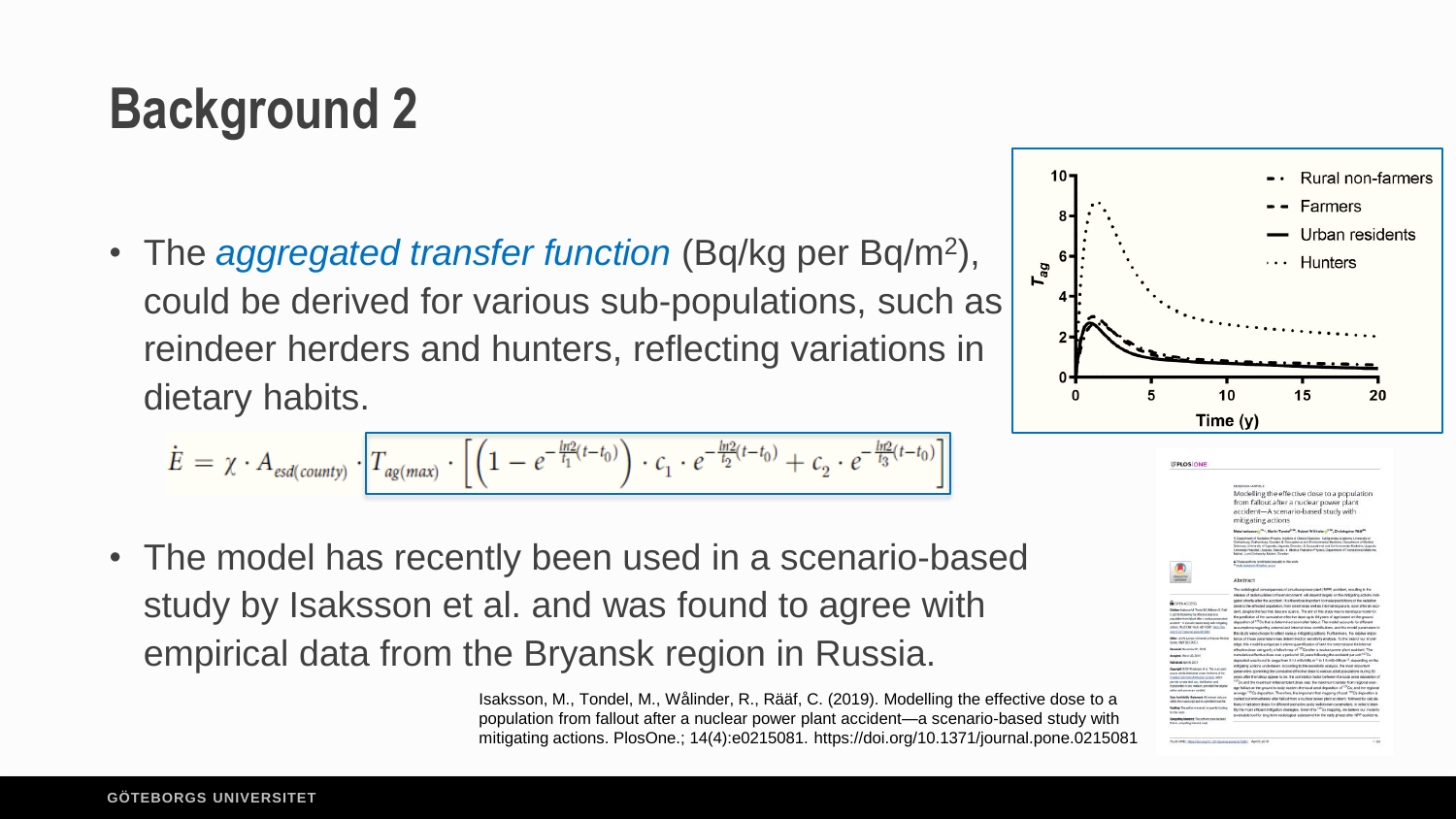### **Methods**

- Data from measurements of whole body activity of <sup>137</sup>Cs and deposition density (Bq/m<sup>2</sup> ) were compiled from Finland, Norway and Sweden.
- Where possible, partitioned into sub populations representing reindeer herders, hunters, farmers, rural nonfarmers and urban residents.
- The model for internal radiation dose was applied to the data from the three Nordic countries.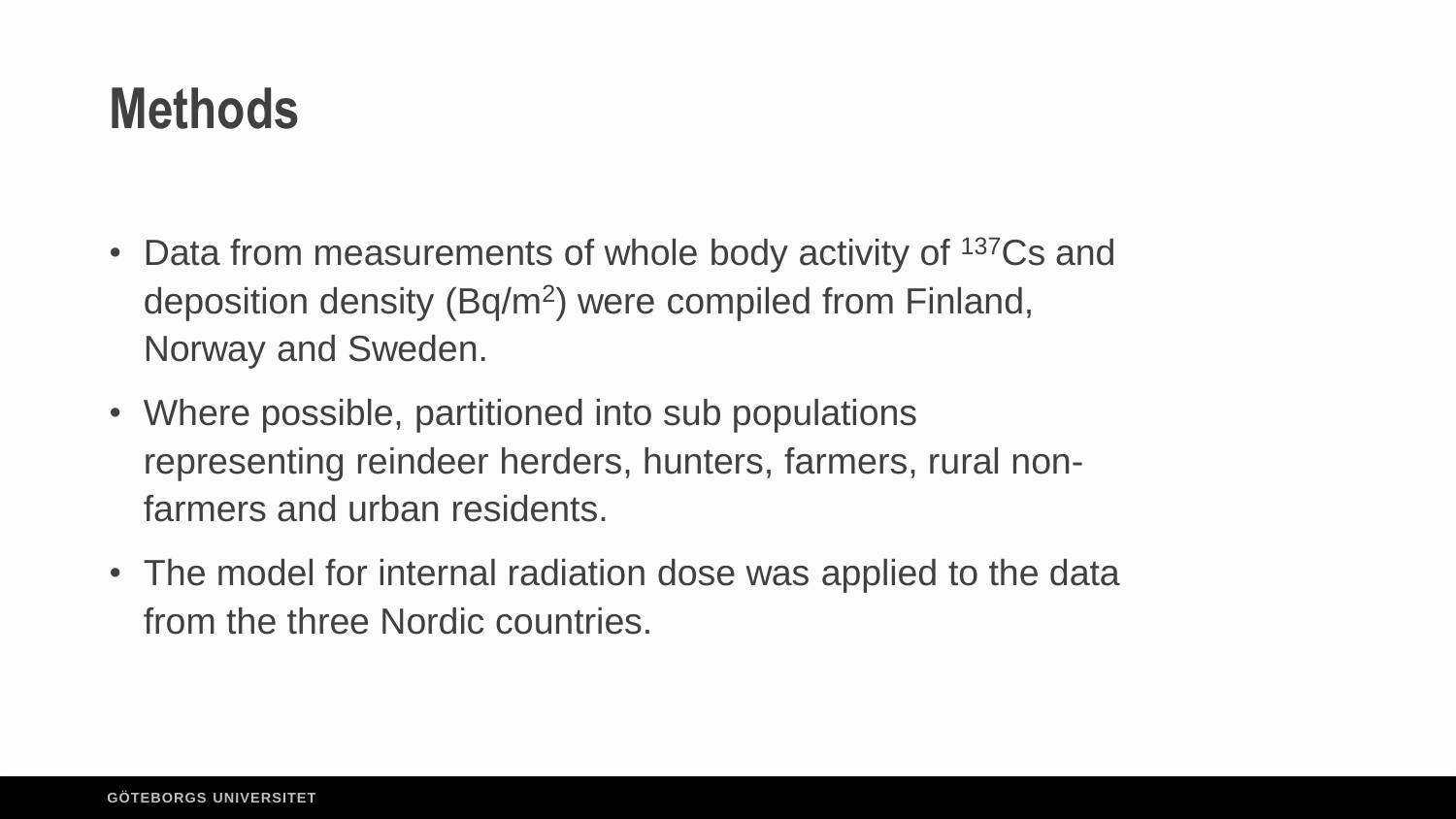### **Results – Finland 1**

• Calculated *Tag* compared to model with parameters for Swedish reindeer herders



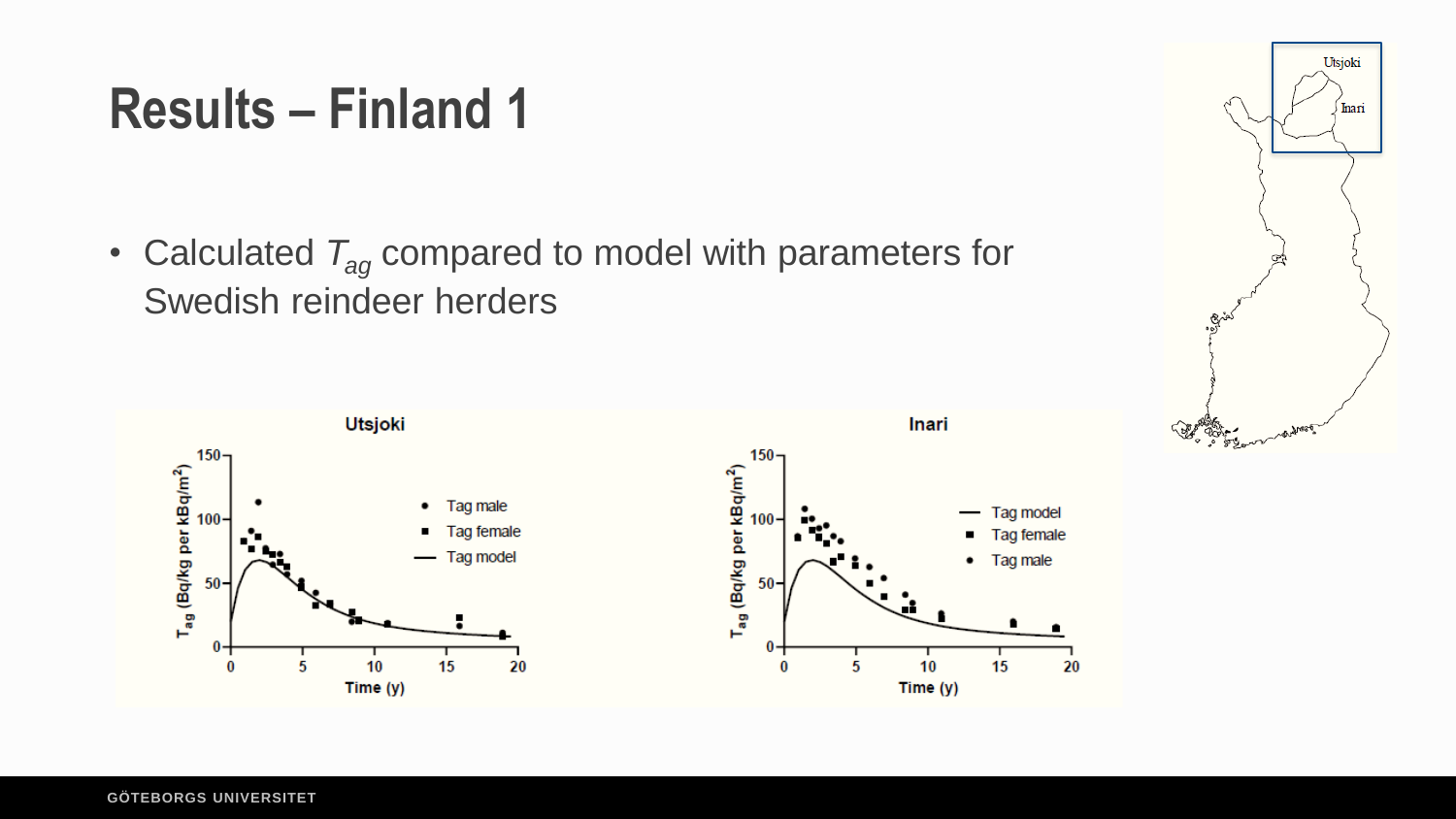### **Results – Finland 2**

• Calculated  $T_{ag}$  based on Chernobyl derived <sup>137</sup>Cs compared to model with parameters for Swedish reindeer herders

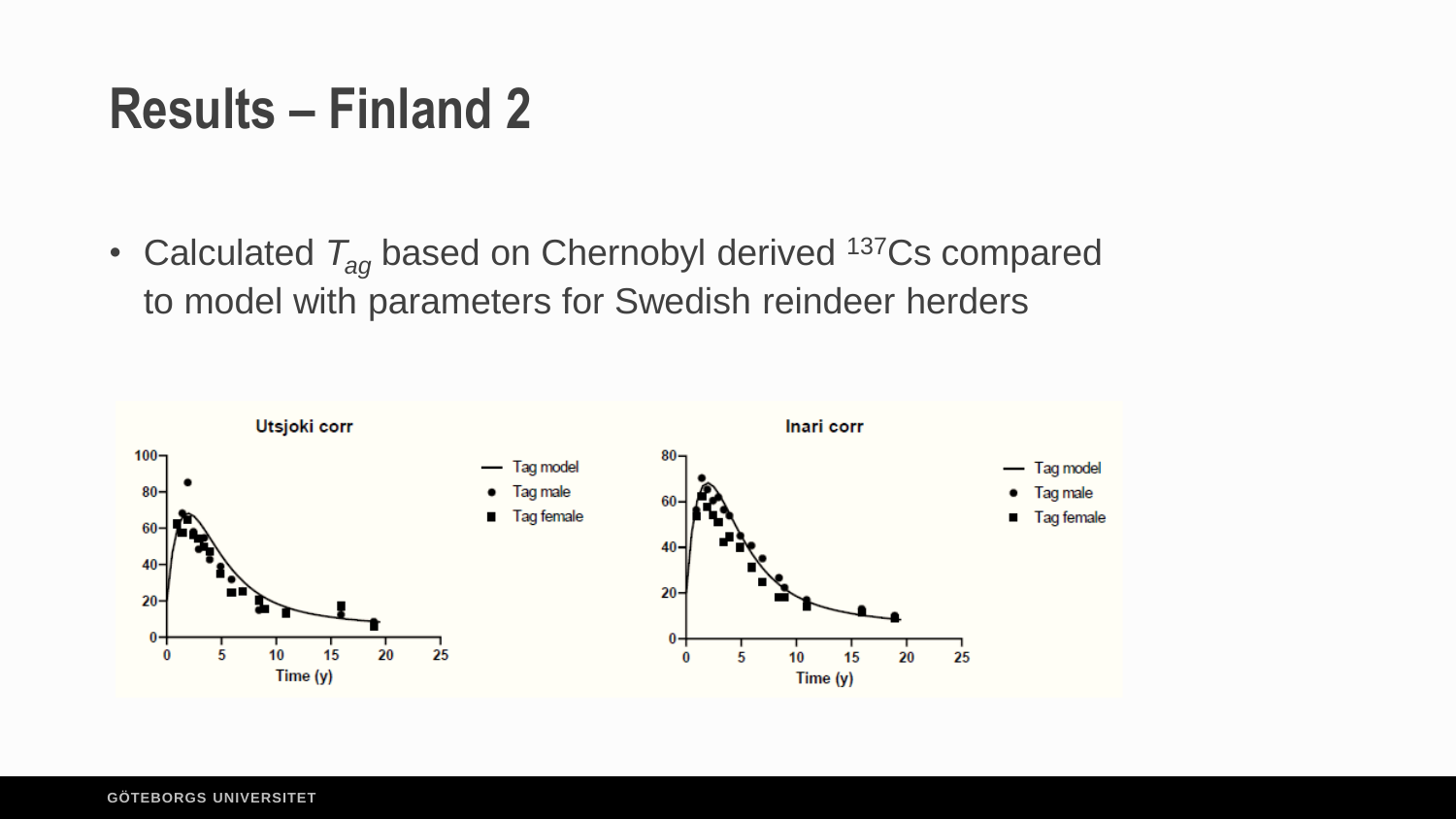### **Results – Norway 1**

- Deposition data in is based on an average value from 4 soil samples per municipality in June 1986.
	- Limitations on precision and spatial variability compared to data from Sweden and Finland
- Larger contribution to body burden from NWF in Kautokeino leading to model underestimating calculated *Tag*
- Good agreement when model parameters from Härjedalen, Sweden, is used



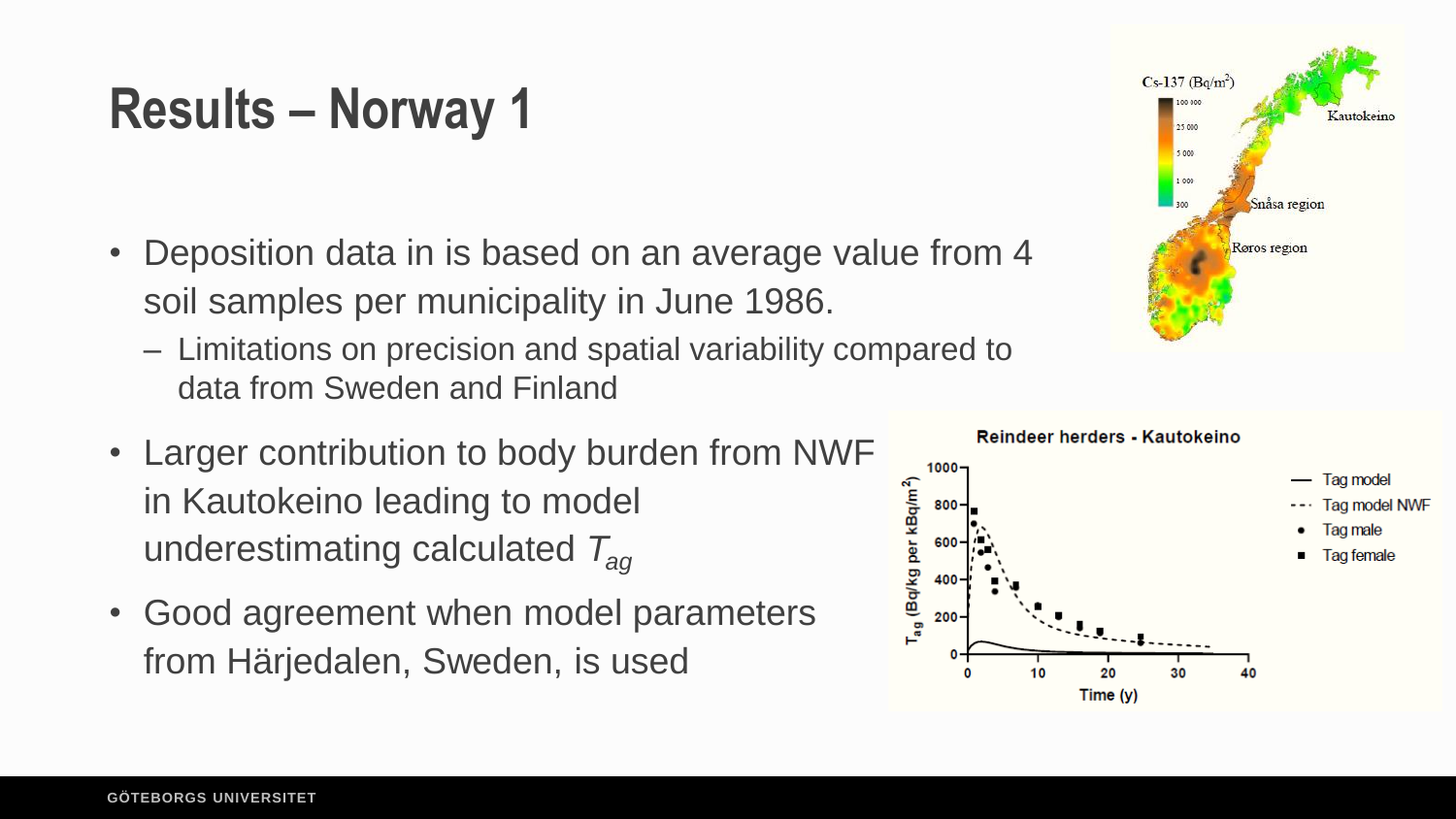### **Results – Norway 2**

- Calculated  $T_{\text{a}q}$  compared to model with parameters for Swedish reindeer herders
- Calculated *Tag* in Snåsa region reflect extensive countermeasures

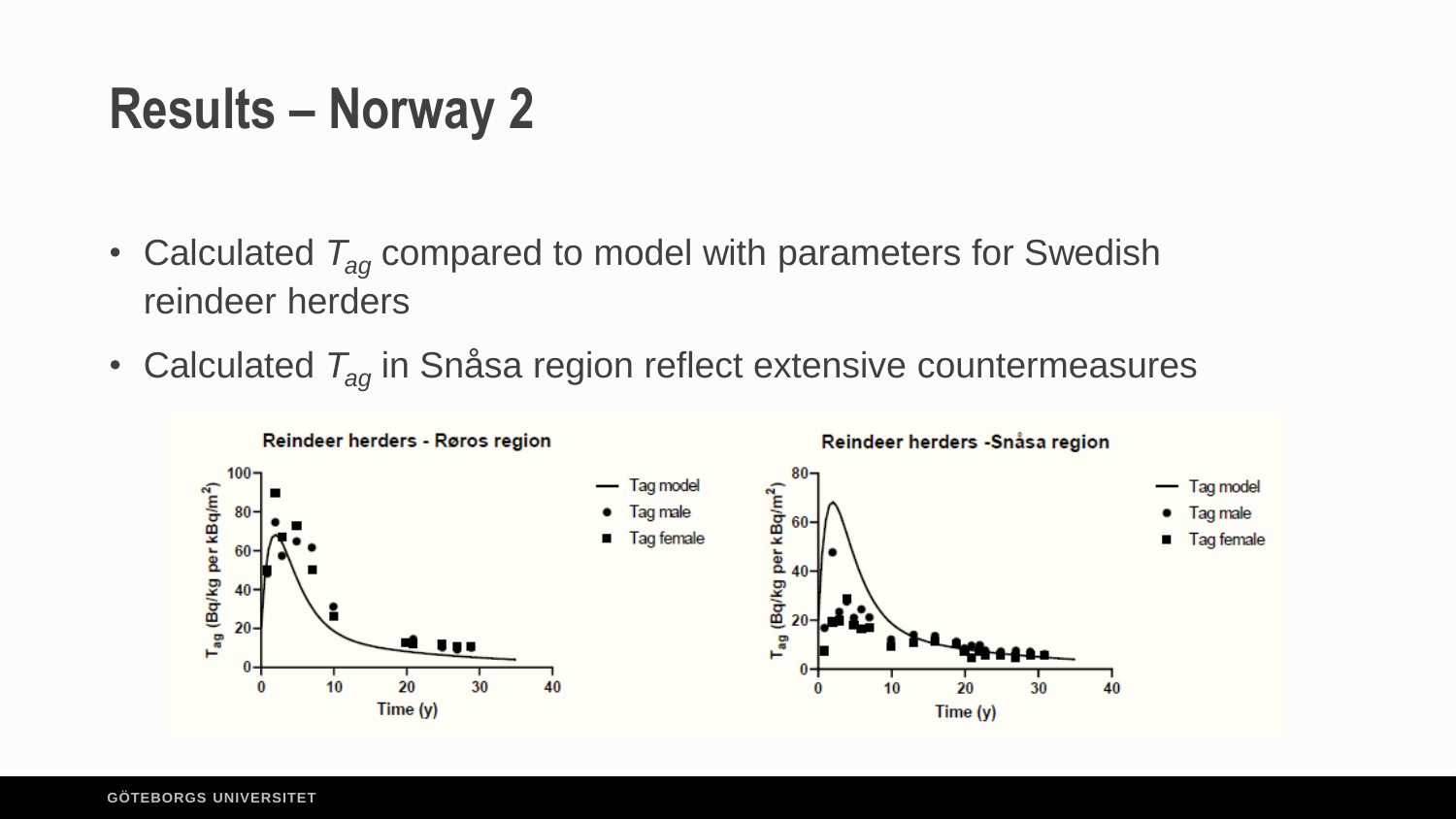## **Conclusions from ECONORMS**

- During this work, it has become evident that the existing data can be analysed to a greater extent than has been possible within the frames of this project.
	- For example, comparing the aggregated transfer functions, *Tag*(*t*), calculated from Finnish and Norwegian data with models parameterized using Swedish data, the agreement was found to be heavily dependent on the estimated deposition.
- The issue of modelling uptake of caesium from the food chain, based on ecological half-life or *Tag*(*t*), in areas where there are reminiscences of previous fallout occasions of the same extent as the present fallout, has to be further investigated.
- Modelling is a useful tool to check our state of knowledge and reveal gaps in data, which have to be considered in case of future fallout events.
- This also emphasizes the need for maintaining continuous time-series of measurements on atmospheric deposition as well as the body-burden in various populations, especially among those known in advance to be sensitive to radioecological transfer of fission products.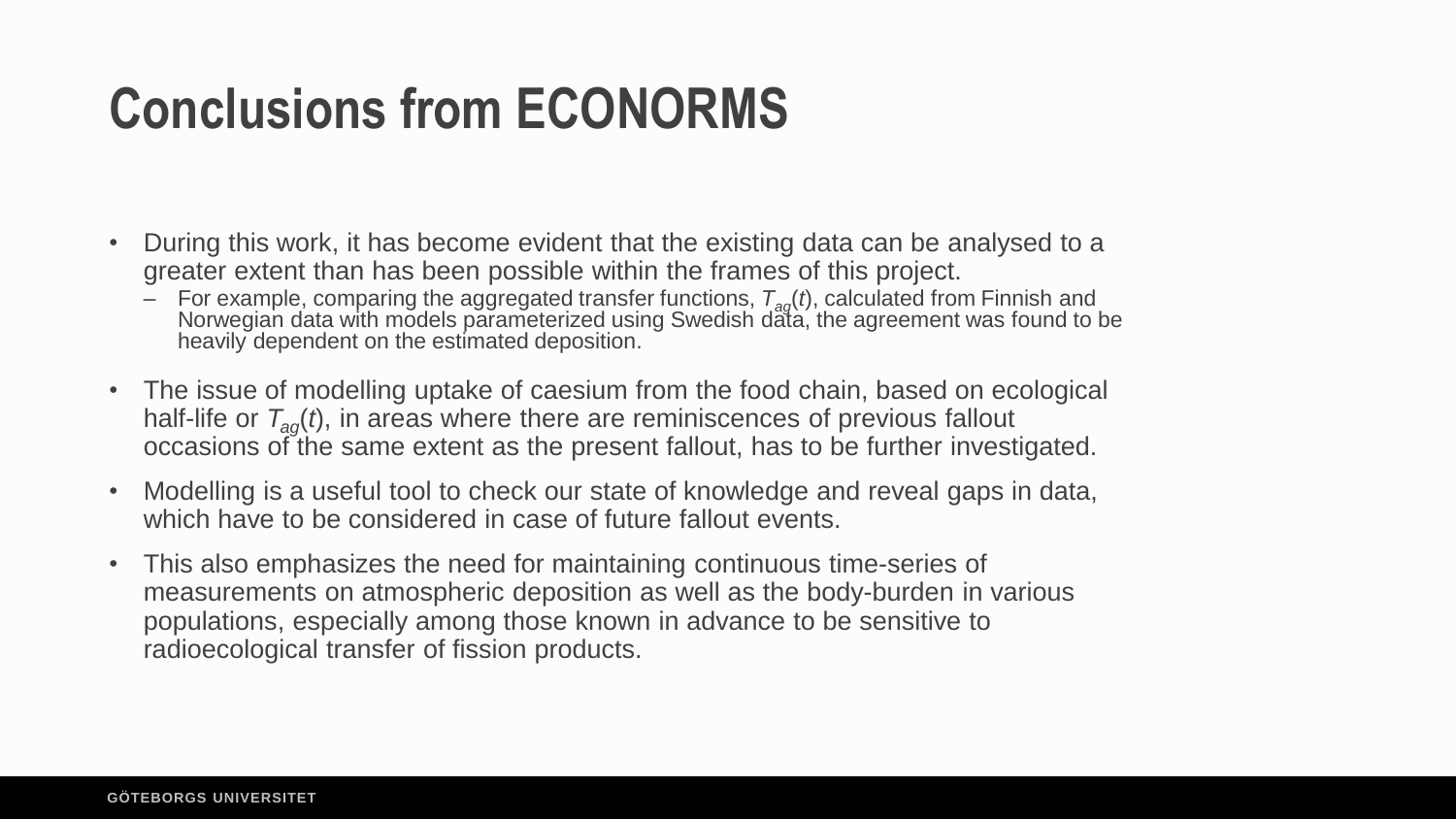- LARCalc: a tool for dose and risk assessment for RN-events, and assessment of mitigating actions
	- Christopher Rääf, Mats Isaksson, Simon Jansson, Jonathan Sundström



### cumulative age- and gender-specific lifetime attributable risk (LAR) of cancer in populations after a large-scale nuclear power plant accident Christopher Rääf@<sup>1+</sup>, Nikola Markovic<sup>2</sup>, Martin Tondel<sup>2,4</sup>, Robert Wallnder@<sup>34</sup>, Mats Isaksson 1 Medical Radiation Physics, Department of Translational Medicine, Lund University, Malmö, Swede 1 Merstar Hastenser Pryson, Unipersment or Isansascher Merstare, Lund University, Manno, Jewesen, 2014<br>2 Department of Radiation physics, Institute of Clinical Sciences, Sahlgamska Academy University of<br>Gothenburg, Gothenb \* christopher.cad@med.lu.se City<br>R, b **OPEN ACCESS TOP Publishing | Society for Redelegical Pretection** Journal of Radiological Pro Forder, Ped. 40 (2020) 700-814 (25mm) Miscolar anno soprattuta Averting cumulative lifetime attributable risk (LAR) of cancer by decontamination of residential areas affected by a large-scale nuclear power plant fallout: time aspects of radiological benefits for newborns and adults C Rääf<sup>1,3</sup><sup>®</sup>, R Finck<sup>1</sup>, J Martinsson<sup>1</sup>, Y Hinrichsen<sup>1</sup><sup>®</sup> and M Isaksson  $^1$  Medical Radiation Physics, Department of Translational Medicine, Malmö, Lund University, SE-205 02 Malmö, Sweden enveasay, an-zoo eo amano, aween<br>? Department of Radiation Physics, Institute of Clinical Sciences, Sabigrenska<br>Academy, University of Gothenburg, SI:-413 45 Gothenburg, Sweden E-mail: christopher.raaf@med.lu.se Received 1 April 2020; revised 29 May 2020 Q  $\overline{\phantom{a}}$ Accepted for publication 3 June 2020 The market completive lifetime attributable risk (LAD), the maideal does ned highest ground deposition of <sup>137</sup>Cs complying with a reference dose level of 20 mSv yr<sup>-1</sup> to an individual returning after one year to an area contaminated by unfiltered releases of fission products from a nuclear power plant (NPP) were evaluated by applying an existing exposure model designed to compute age- and gender-dependent time-integrated LAR. The model was applied to four types of nuclear fallout scenarios, partly based on data from the Chernobyl and Fukushima releases and from theoretical source terms from Swedish NPPs. For rapid decontamination measures that achieve a 50% relative reduction in external dose rate within 1 year, compliance with the reference level 20 mSy  $yr^{-1}$  can be attained for an initial  $^{122}Cs$  ground deposition of the country  $\mu$  and the analysis of an initial and governous exposures to Author to whom any correspondence should be addressed. (C) Contained Contains from this work may be used under the terms of the Creative Commons Attribution<br>tife of the work, Journal citation and DOL<br>tife of the work, journal citation and DOL @ 2020 Society for Radiological Protection. Published on behalf of SRP by IOP Publishing Limited. All rights reserve 48820425833.00 Phitfod in the UK

C Rääf et al 2020 J. Radiol. Prot. 40 790

Rääf C, Markovic N, Tondel M, Wålinder R, Isaksson M (2020) Introduction of a method to calculate cumulative age- and gender-specific lifetime attributable risk (LAR) of cancer in populations after a large-scale nuclear power plant accident. PLoS ONE 15(2): e0228549. https://doi.org/10.1371/journal.pone.0228549

**BEREARCH ARTICLE** 

Introduction of a method to calculate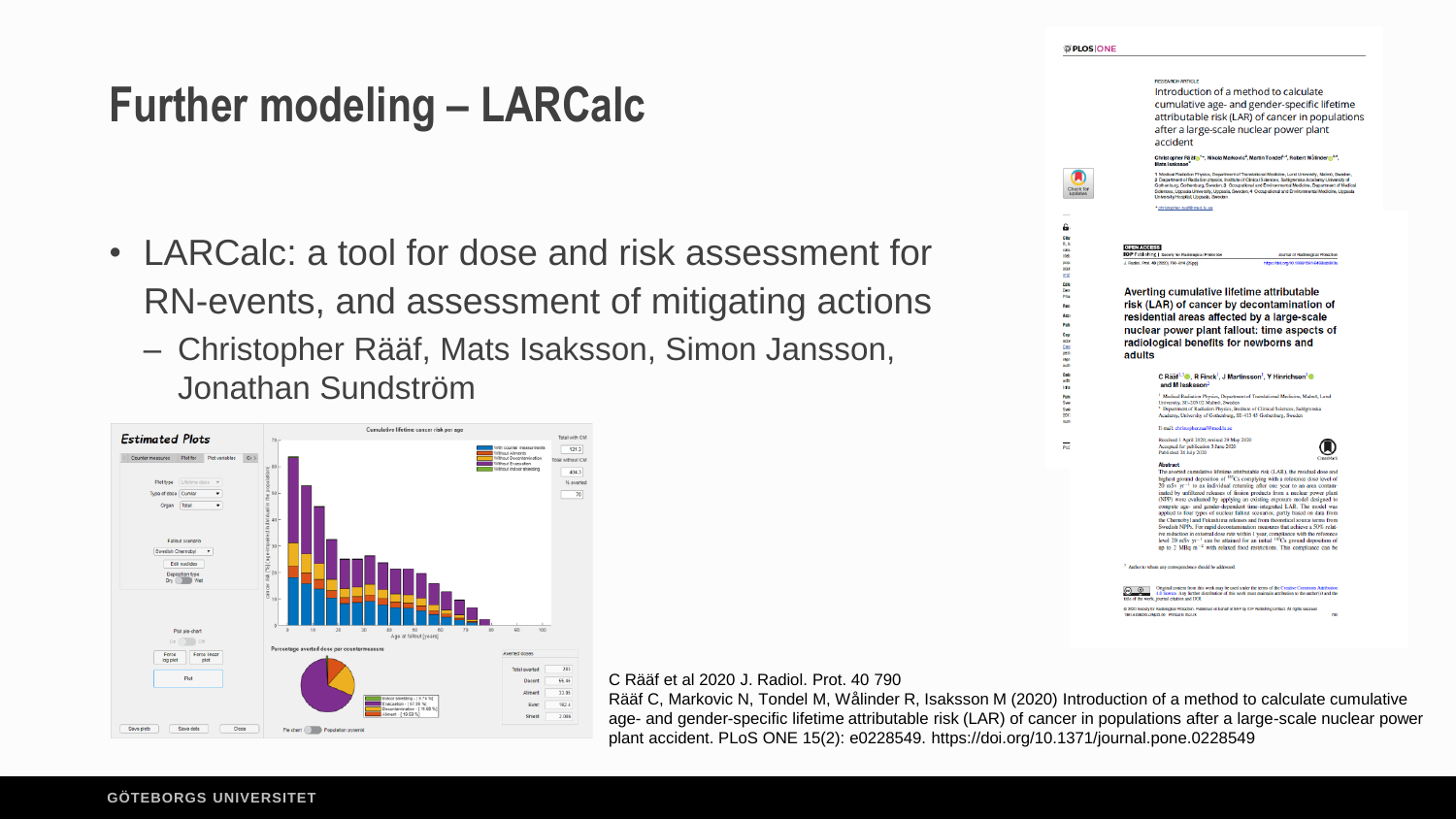### **Dose assessment**

- Using <sup>137</sup>Cs as indicator nuclide and nuclide vectors for various RNevents
- Internal tissue and effective dose calculated from *Tag* and absorbed dose rate coefficients (Isaksson et al, 2021).
- External tissue and effective dose calculated from ICRP 144
- Doses to individuals and populations (age-weighted)
- Asessment of mitigating actions
- Calculation of effective dose and LAR

OSEN ACCESS<br>IOP Publishing | Seciety for Radiological Protection .<br>Radiol. Prot. 41 (2021) 1213-1227 (15pp)

 $\bf \Phi$ 

Absorbed dose rate coefficients for <sup>134</sup>Cs and <sup>137</sup>Cs with steady-state distribution in the human body: S-coefficients revisited

### Mats Isaksson<sup>1,5,4</sup><sup>0</sup>, Martin Tondel<sup>2,3,5</sup>, Robert Wâlinder<sup>2,3,5</sup> and Christopher Rääf<sup>45</sup>®

<sup>1</sup> Department of Radiation Physics, Institute of Clinical Sciences, Sahlgrenska Academy, University of Gothenburg, Gothenburg, Sweden <sup>2</sup> Occupational and Environmental Medicine, Department of Medical Science University of Unnsala Unnsala Sweden <sup>1</sup> Occupational and Environmental Medicine, Uppsala University Hospital, Uppsala, Sweden

<sup>4</sup> Medical Radiation Physics, Department of Translational Medicine, Lund University Malmö, Sweden

### E.mail: mate.inksson@radfyc.eu.ur

Received 4 Jane 2021: revised 27 Sentember 2021 Accepted for publication 11 October 2021 Published 24 November 2021



### **Abstract** In the event of an accidental release of radioactive elements from a nuclear power plant, it has been shown that the radionuclides contributing the most to long-term exposure are <sup>134</sup>Cs and <sup>137</sup>Cs. In the case of nuclear power plant fallout, with subsequent intake of radiomiclides through the food chain, the internal absorbed dose to target tissues from protracted intake of radionuclides needs to be estimated. Internal contamination from food consumption is not caused by a single intake event; hence, the committed equivalent dose, calculated by a dose coefficient or dose not content function, cannot be easily used to calculate the cumulative absorbed dose to relevant tareet tissues in the body. In this study, we calculated updated absorbed dose rate coefficients for <sup>134</sup>Cs and <sup>137</sup>Cs based on data from the International Commission on Radiological Protection (ICRP) on specific absorbed fractions. The absorbed dose rate coefficients are provided for male and female adult reference phantoms.

<sup>5</sup> These authors contributed equally to this work.<br>\* Author to whom any correspondence should be addressed.

Original content from this work may be used under the terms of the Crea **CO** O Original content from this<br> **10** between the start formal citation and DOI O licence. Any further distribution of this work must maintain attribution to the author(s) and the

@ 2021 The Author(s). Published on behalf of the Society for Radiological Protection by ICP Publishing Lt 1361-6438/21/+15833.00 Printed in the UK

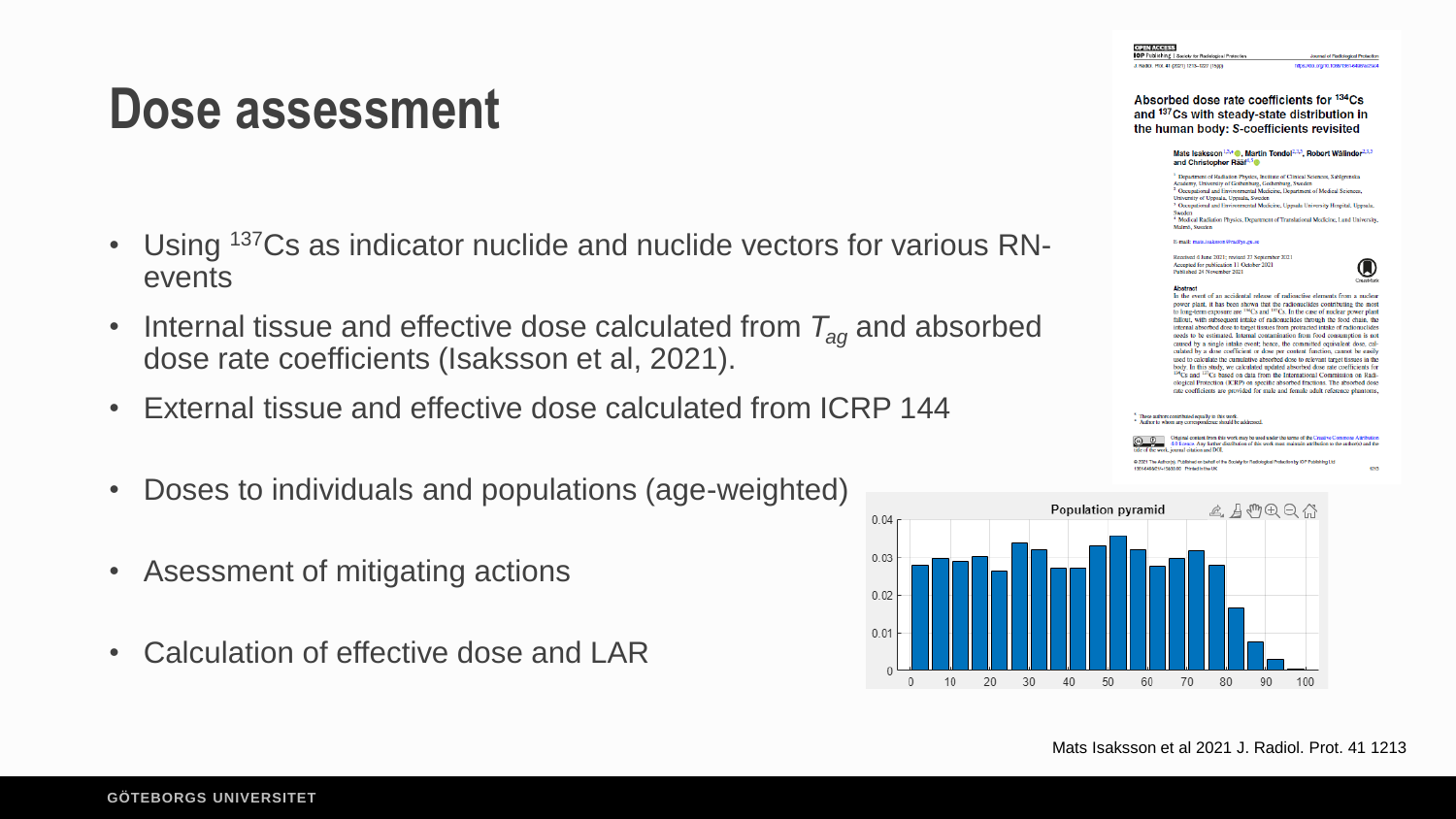### **Effective dose vs LAR**

- Effective dose
	- Tissue absorbed dose weighted by radiation type and tissue sensitivity, and summed
	- Mean value for females and males; no agedependence
	- Detriment can be estimated in planned exposure situations
- Life-time Attributable Risk (LAR)
	- Tissue absorbed dose multiplied by sex- and age-dependent LAR-value
	- Probability of cancer incidence can be estimated

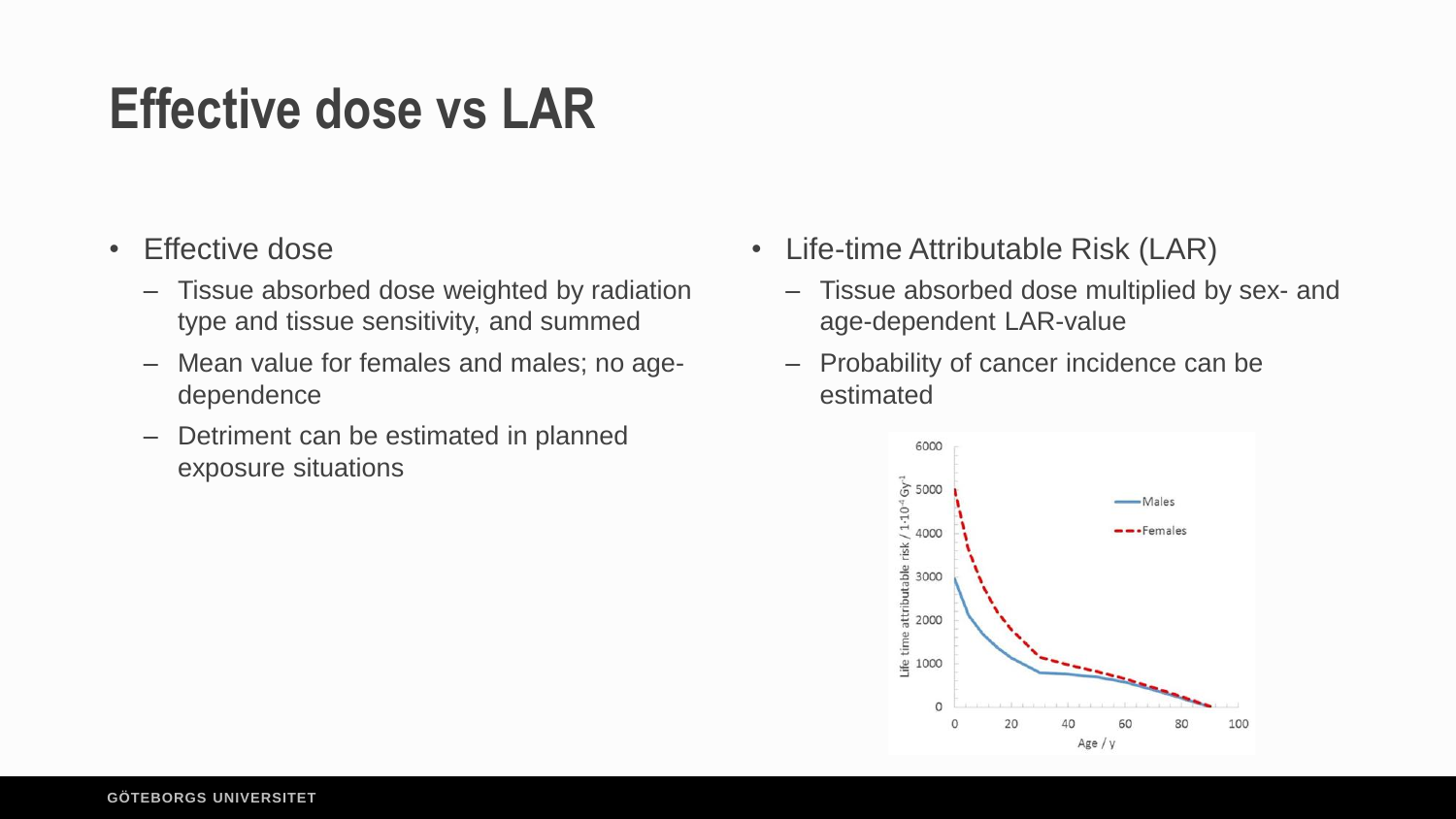### **Lifetime effective dose vs cumulative LAR (CUMLAR)**

• Integrating contribution from prolonged exposure: ground contamination and body burden

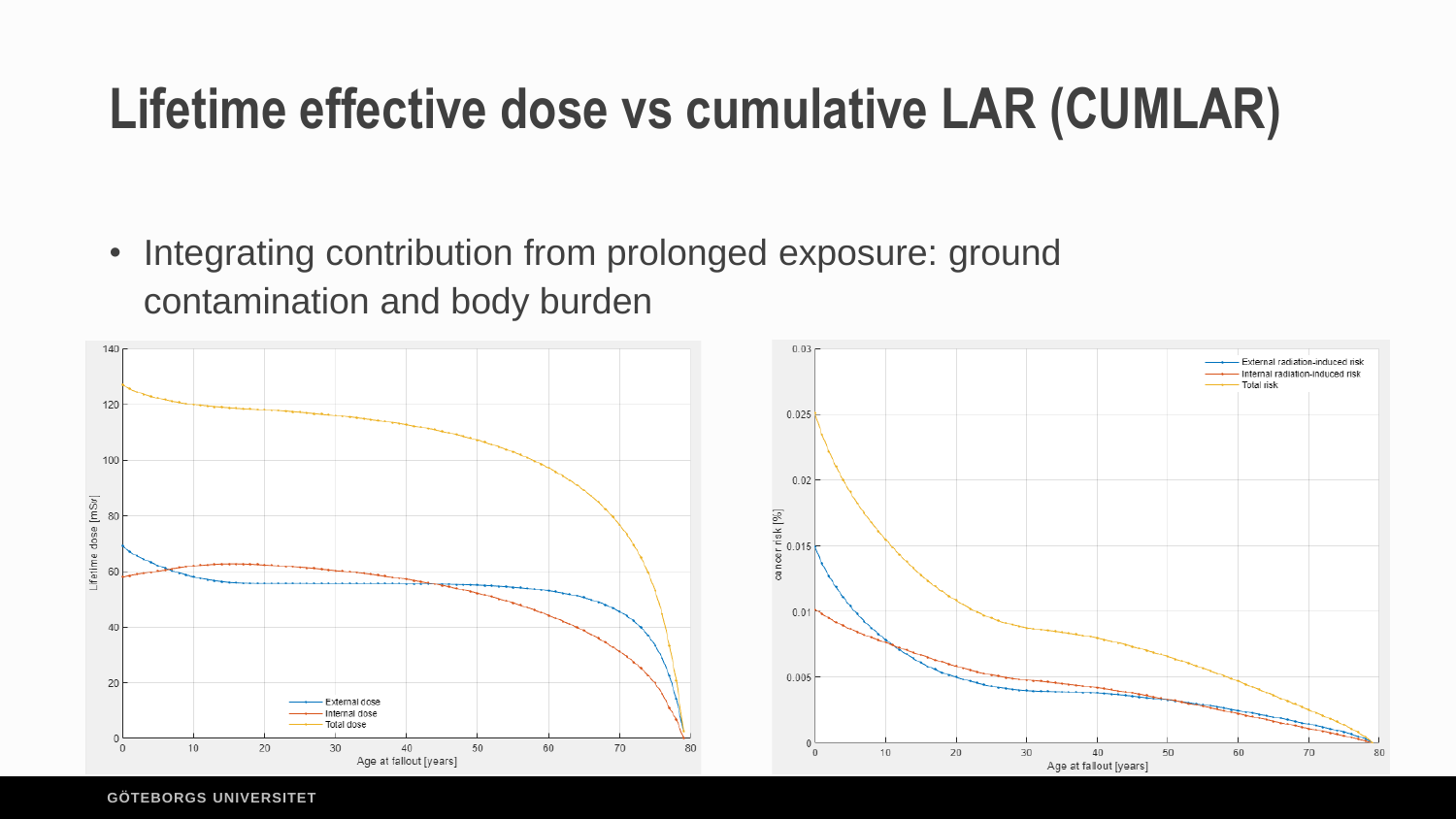### **Example: population weighting – Varberg municipality, women**

### Lifetime effective dose CUMLAR 4.5  $\times$  10<sup>5</sup> 140 lith counter measurments Vith counter measurments /ithout Aliments Vithout Aliments /ithout Decontamination T) ithout Decontamination To /ithout Evacuation Lifetime dose  $\left[\text{mSv}\right]$  (age-impaired individual in the population)<br>  $\frac{1}{52}$ <br>  $\frac{1}{52}$ Vithout Evacuation 120 Vithout Indoor shielding Without Indoor shielding 100 80 60 40 20 0 50 6<br>Age at fallout [years] 100  $\,0\,$  $10$ 20  $30$ 40 60 70  $80$ 90  $\,0\,$  $10$ 20  $30$ 40 50 60 70 80 90 100 Age at fallout [years]

### **GÖTEBORGS UNIVERSITET**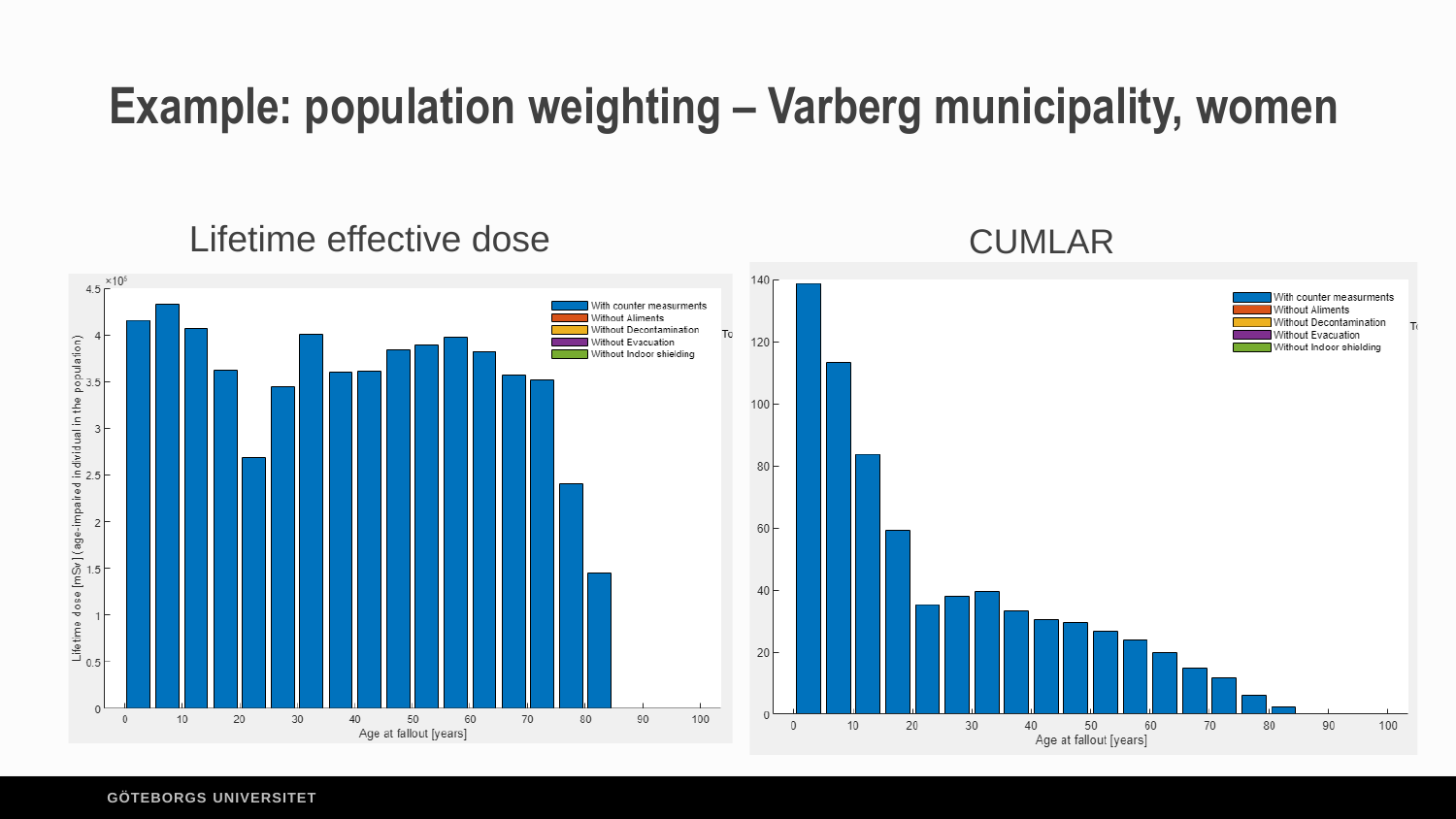### **Example: mitigation – Varberg municipality, men**

Evacuation 12 mån Decontamination 40 % efficiency Indoor stay first 7 days Food restrictions for 5 years



Evacuation 12 mån Decontamination 40 % efficiency Indoor stay first 60 days Food restrictions for 5 years

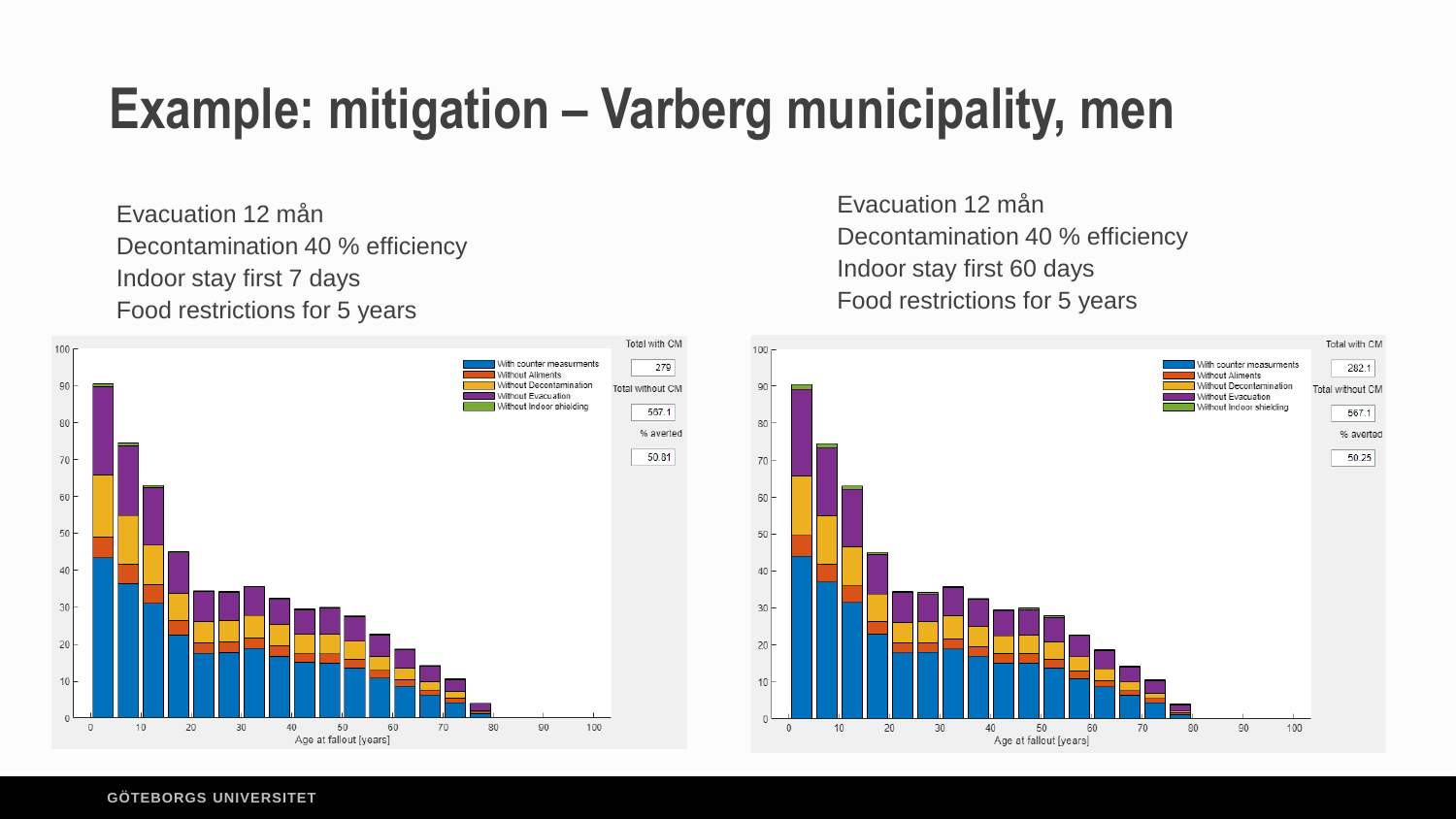### **Example: decontamination**



- Assume decontamination of a settlement and relocation 5 years after fallout event
- Which population group benefits most from decontamination, in terms of averted lifetime risk?

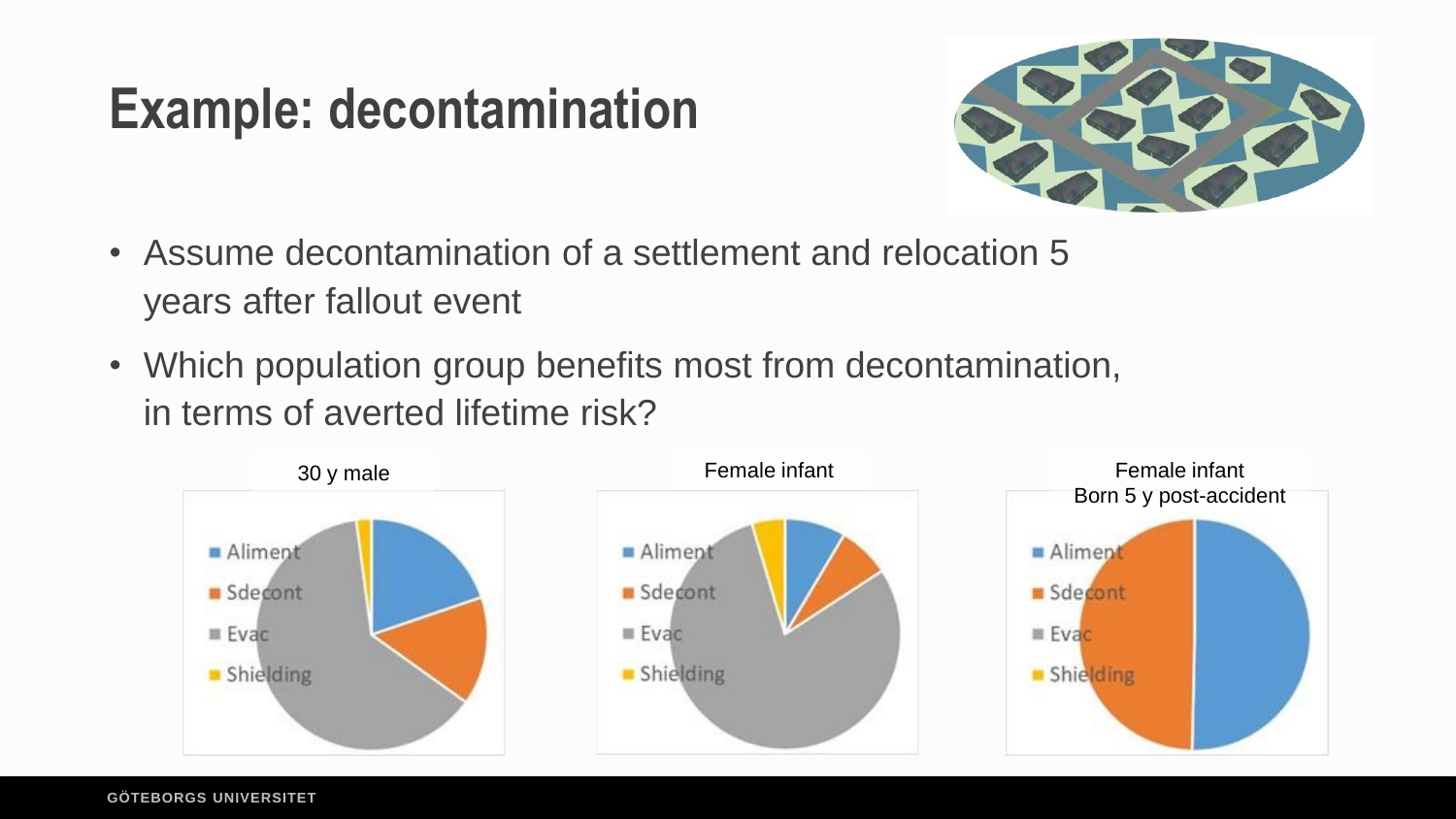### **Future advances**

- $\checkmark$  Internal dose modeling including strontium and iodine
- $\checkmark$  Dose from inhalation during plume passage
- Dose to future generations, including dose to foetus
- Nuclide vector for fallout from nuclear weapons detonation
- Written manual